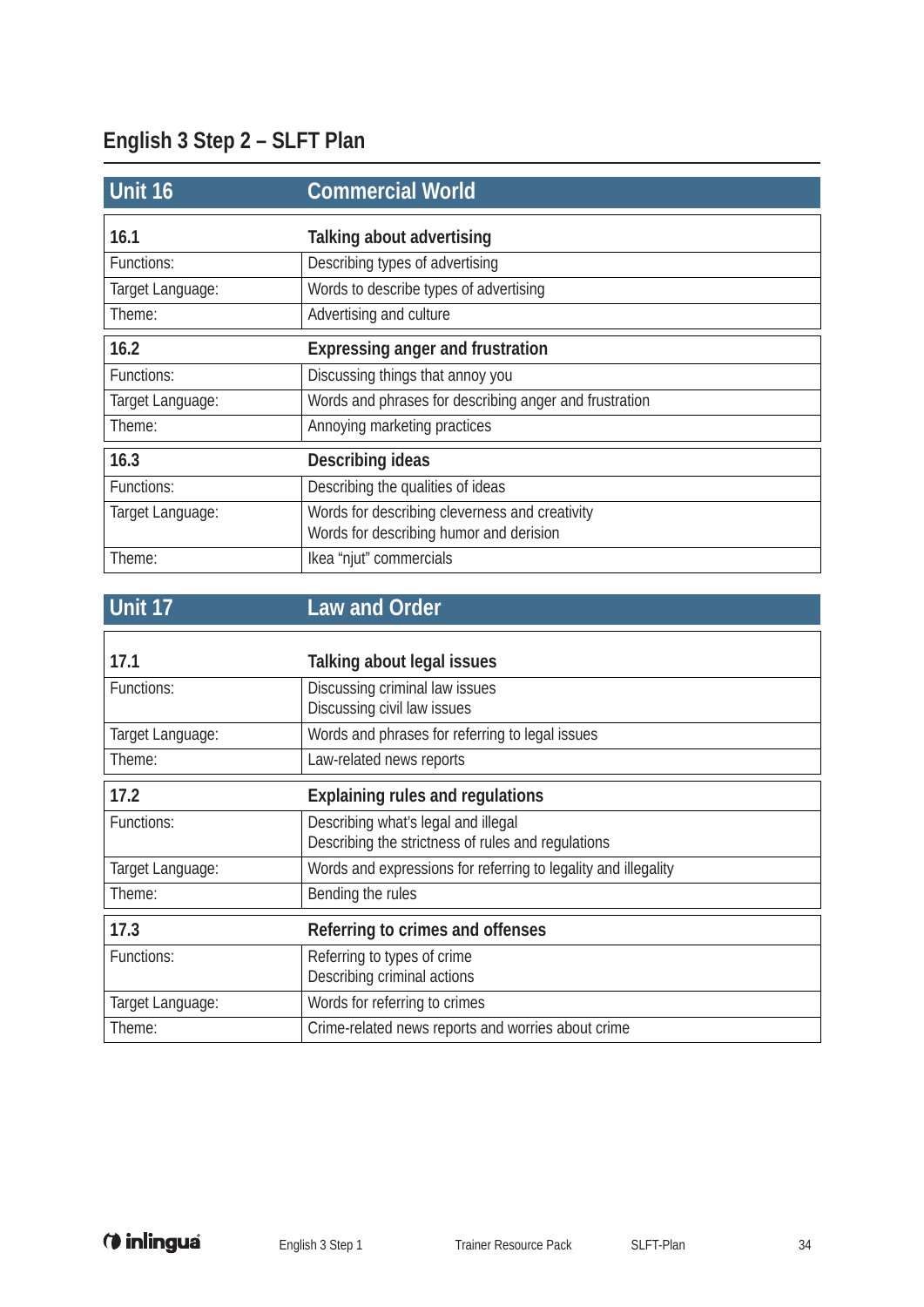| Unit 18          | <b>Public Opinion</b>                                                                              |
|------------------|----------------------------------------------------------------------------------------------------|
| 18.1             | Describing agreement and disagreement                                                              |
| Functions:       | Expressing support for ideas and opinions<br>Expressing opposition to ideas and opinions           |
| Target Language: | Phrases for expressing agreement and support<br>Phrases for expressing disagreement and opposition |
| Theme:           | Security cameras and civil liberties                                                               |
| 18.2             | Describing collective opinions                                                                     |
| Functions:       | Describing majority and minority views                                                             |
| Target Language: | Words and phrases for describing collective opinions                                               |
| Theme:           | Global opinion polls                                                                               |
| 18.3             | Discussing democratic processes                                                                    |
| Functions:       | Discussing democratic issues<br>Discussing voting processes                                        |
| Target Language: | Words for describing democratic and voting issues                                                  |
| Theme:           | The shortcomings of democracy                                                                      |

## **Unit 19 Untangling the Net**

| 19.1             | Understanding web and IT terms                                              |
|------------------|-----------------------------------------------------------------------------|
| Functions:       | Understanding common IT terminology<br>Understanding common Internet jargon |
| Target Language: | Common IT and Internet terms                                                |
| Theme:           | The origins of Internet terms                                               |
| 19.2             | Talking about research and study                                            |
| Functions:       | Describing research and study tasks                                         |
| Target Language: | Phrasal verbs related to research and study                                 |
| Theme:           | Web research tips                                                           |
| 19.3             | Referring to communication                                                  |
| Functions:       | Describing communication and contact                                        |
| Target Language: | Verbs and verb phrases for describing communication                         |
| Theme:           | Different ways of communicating                                             |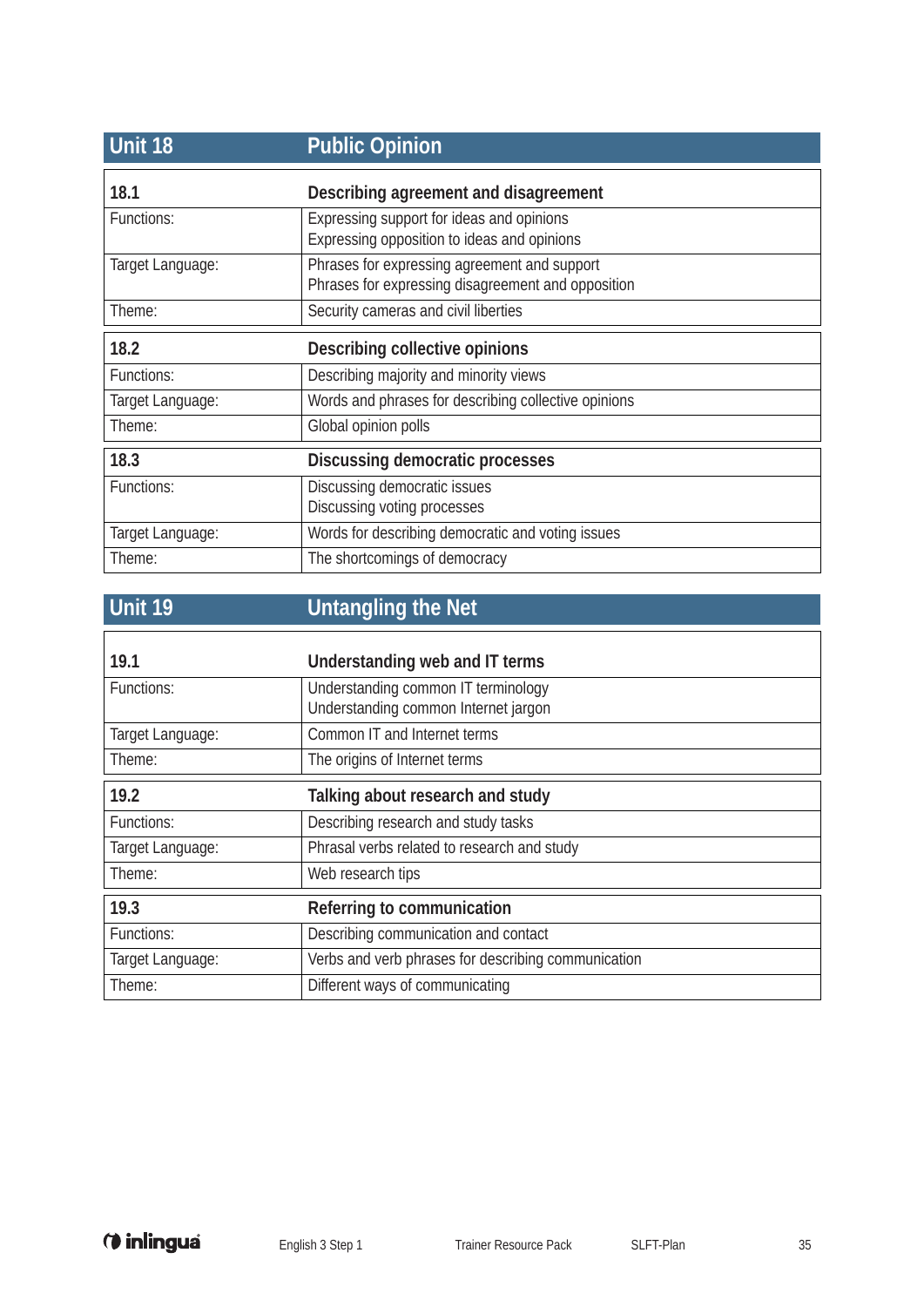| Unit 20          | <b>Infrastructure</b>                                                                                                                |
|------------------|--------------------------------------------------------------------------------------------------------------------------------------|
| 20.1             | Describing transportation networks                                                                                                   |
| Functions:       | Referring to common types of structure and infrastructure<br>Referring to transportation links                                       |
| Target Language: | Words for describing structures and infrastructure<br>Words for describing transportation links                                      |
| Theme:           | The legacy of Roman roads                                                                                                            |
| 20.2             | Describing routes and directions                                                                                                     |
| Functions:       | Describing transportation routes<br>Describing relative positions and directions                                                     |
| Target Language: | Review and extension of adverbial particles for position and movement<br>Phrases for describing transportation routes                |
| Theme:           | The Panama and Suez Canals compared                                                                                                  |
| 20.3             | Talking about current projects                                                                                                       |
| Functions:       | Describing current projects<br>Discussing planned progress on projects<br>Discussing actual progress on projects                     |
| Target Language: | Passive: Present Continuous<br>Words and phrases for describing planned progress<br>Words and phrases for describing actual progress |
| Theme:           | Progress reports on infrastructure projects                                                                                          |

| Unit 21          | Socializing                                                                   |
|------------------|-------------------------------------------------------------------------------|
| 21.1             | Describing social interaction                                                 |
| Functions:       | Referring to types of social communication                                    |
| Target Language: | Verbs to describe social interaction                                          |
| Theme:           | Defining English for socializing                                              |
| 21.2             | Expressing and responding to thanks                                           |
| Functions:       | Expressing thanks in different circumstances<br>Responding politely to thanks |
| Target Language: | Phrases for expressing thanks<br>Polite phrases for responding to thanks      |
| Theme:           | Messages of thanks and congratulation                                         |
| 21.3             | Expressing apologies and regrets                                              |
| Functions:       | Expressing apologies<br><b>Expressing regrets</b>                             |
| Target Language: | Phrases for apologizing<br>Phrases for expressing regrets                     |
| Theme:           | The psychology of apologizing                                                 |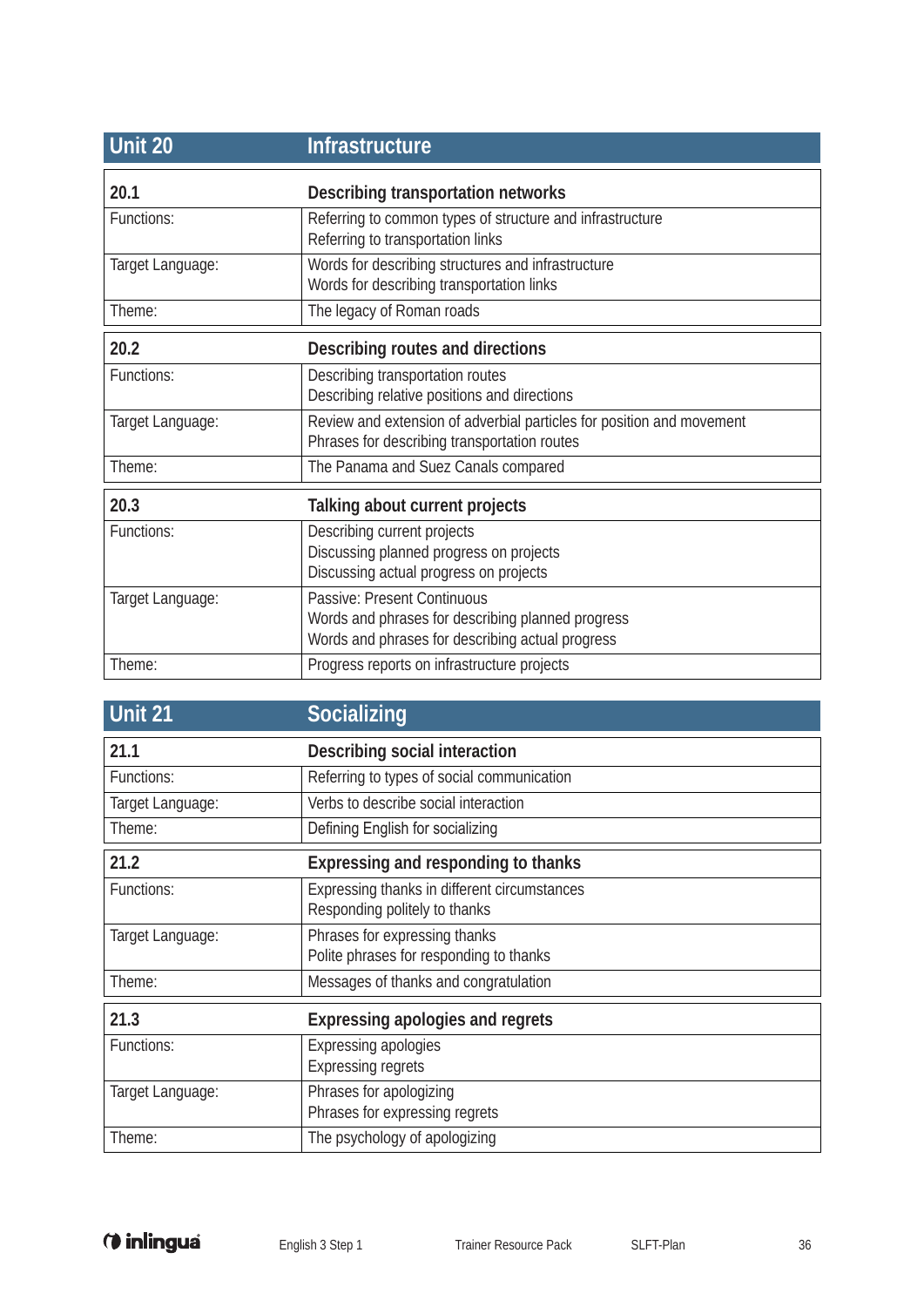| Unit 22          | Conversation                                                                                            |
|------------------|---------------------------------------------------------------------------------------------------------|
| 22.1             | Discussing details of conversations                                                                     |
| Functions:       | Discussing decisions from previous conversations<br>Discussing arrangements from previous conversations |
| Target Language: | Two-word verbs for referring to details of conversations                                                |
| Theme:           | Reporting the details of conversations                                                                  |
| 22.2             | Reacting in conversations                                                                               |
| Functions:       | Expressing reactions in conversations                                                                   |
| Target Language: | Words and phrases for reacting in conversations                                                         |
| Theme:           | The art of conversation                                                                                 |
| 22.3             | Keeping conversations going                                                                             |
| Functions:       | Expressing empathy in conversations                                                                     |
|                  | Provoking responses in conversations                                                                    |
| Target Language: | Question tags                                                                                           |
| Theme:           | Keeping people talking                                                                                  |

| Unit 23 | Fashion |
|---------|---------|
|---------|---------|

| 23.1             | Discussing fashions and trends                                     |
|------------------|--------------------------------------------------------------------|
| Functions:       | Discussing trends and popularity<br>Discussing fashions and styles |
| Target Language: | Related nouns and adjectives to describe trends                    |
| Theme:           | The contradictory nature of fashion                                |
| 23.2             | Making subjective descriptions                                     |
| Functions:       | Making qualified descriptions                                      |
| Target Language: | Review and extension of adverbs of degree                          |
| Theme:           | The decade that taste forgot                                       |
| 23.3             | <b>Making idiomatic descriptions</b>                               |
| Functions:       | Making emphatic descriptions using idioms                          |
| Target Language: | Idioms for enhancing adjectives                                    |
| Theme:           | Clothing technology                                                |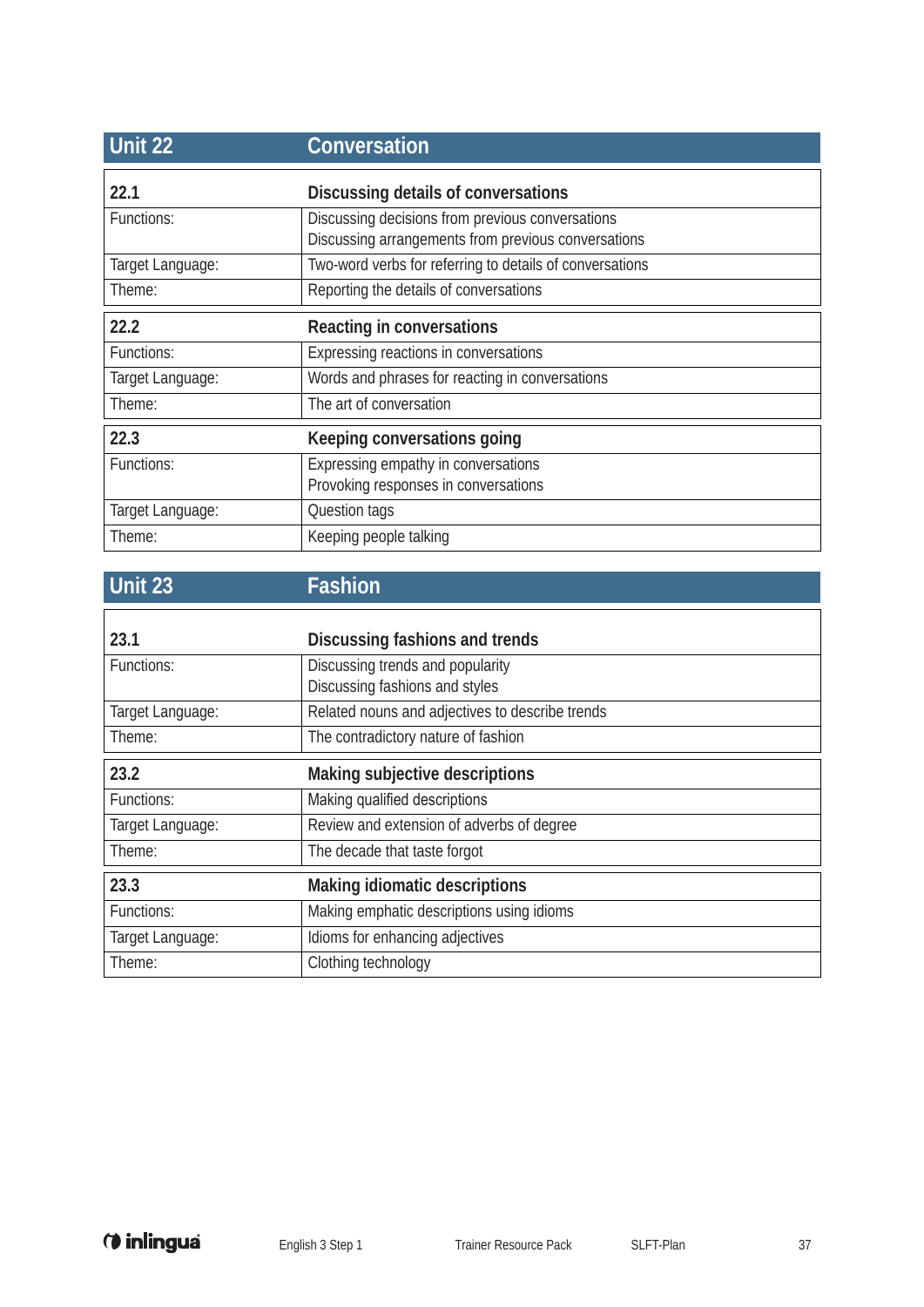| Unit 24          | <b>Persuasion</b>                                                                 |
|------------------|-----------------------------------------------------------------------------------|
| 24.1             | Speaking decisively and tentatively                                               |
| Functions:       | Expressing opinions decisively<br>Expressing opinions tentatively                 |
| Target Language: | Negative questions<br>Question tags: rising and falling intonation                |
| Theme:           | Selling ideas                                                                     |
| 24.2             | Building arguments persuasively                                                   |
| Functions:       | Structuring arguments logically and persuasively<br>Addressing contrary arguments |
| Target Language: | Phrases for structuring arguments                                                 |
| Theme:           | Addressing objections                                                             |
| 24.3             | Making points emphatically                                                        |
| Functions:       | Adding emphasis to arguments                                                      |
| Target Language: | Emphatic: adding auxiliaries<br>Emphatic: using uncontracted forms                |
| Theme:           | Three steps to being persuasive                                                   |

| Unit 25 | Hitting the Headlines' |
|---------|------------------------|
|         |                        |

| 25.1             | Understanding newspaper headlines                                                       |
|------------------|-----------------------------------------------------------------------------------------|
| Functions:       | Understanding common words in newspaper headlines                                       |
| Target Language: | Common words in newspaper headlines                                                     |
| Theme:           | Diverse newspaper headlines                                                             |
| 25.2             | Understanding press reports                                                             |
| Functions:       | Understanding journalistic reporting style                                              |
| Target Language: | Words commonly used in press reports                                                    |
| Theme:           | A developing news story                                                                 |
| 25.3             | Discussing degrees of truth                                                             |
| Functions:       | Discussing facts and proof<br>Discussing rumors and gossip<br>Discussing lies and myths |
|                  |                                                                                         |
| Target Language: | Words for describing degrees or truth                                                   |
| Theme:           | Journalism and the web                                                                  |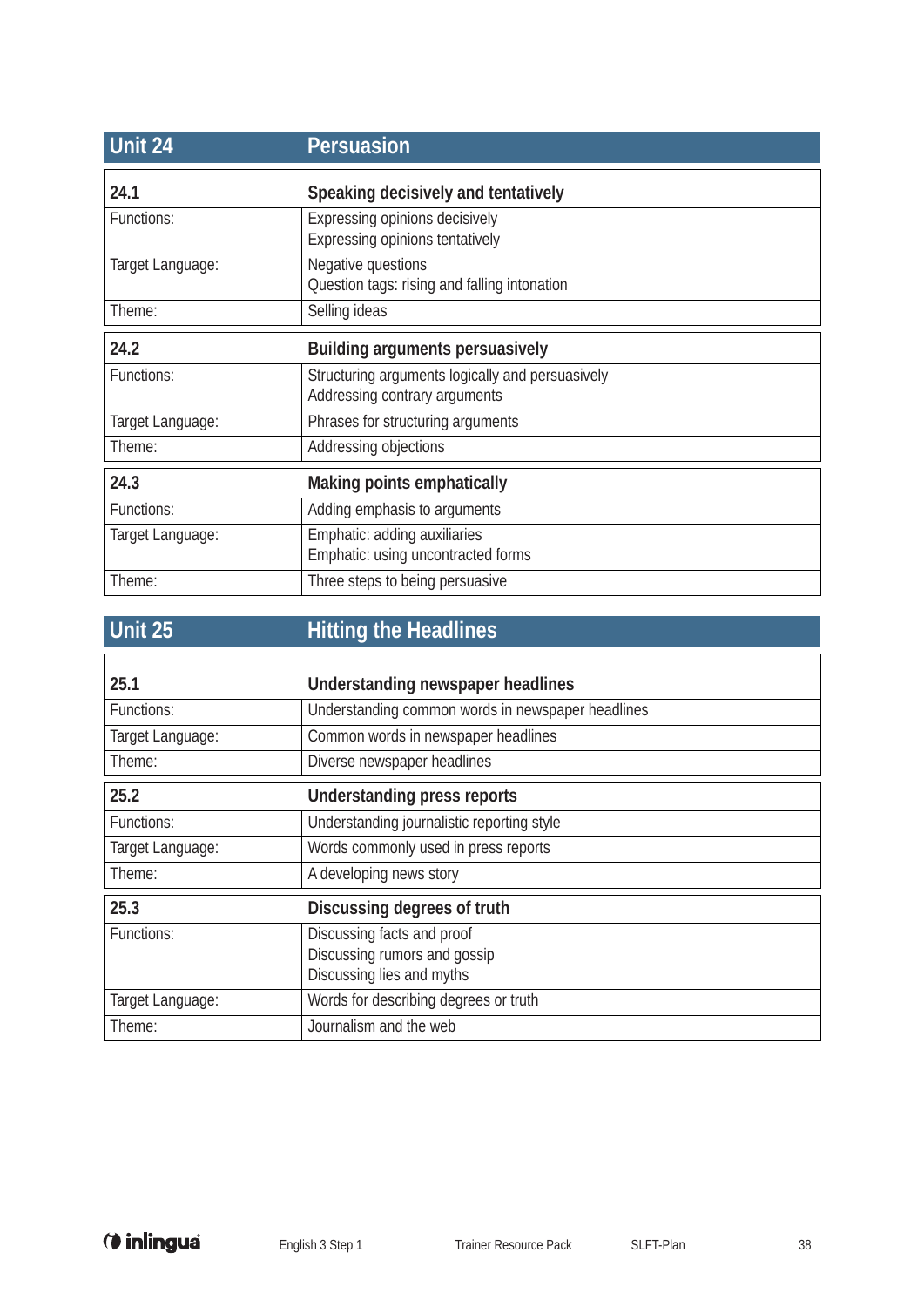| Unit 26          | <b>Mishaps</b>                                                                                                                               |
|------------------|----------------------------------------------------------------------------------------------------------------------------------------------|
| 26.1             | Describing past mishaps                                                                                                                      |
| Functions:       | Discussing things that went wrong                                                                                                            |
| Target Language: | Review/Extension of less common irregular verbs in the Past Simple<br>Review/Extension of less common irregular verbs in the Present Perfect |
| Theme:           | Common mishaps                                                                                                                               |
| 26.2             | Discussing mistakes and confusion                                                                                                            |
| Functions:       | Describing mistakes<br>Describing misunderstandings                                                                                          |
| Target Language: | Words and phrases for describing mistakes and misunderstandings                                                                              |
| Theme:           | Communicating clearly                                                                                                                        |
| 26.3             | Discussing mishaps with hindsight                                                                                                            |
| Functions:       | Discussing things you wish you had and hadn't done<br>Discussing things you should and shouldn't have done                                   |
| Target Language: | I wish I had(n't) / If only I had(n't) / I should(n't) have                                                                                  |
| Theme:           | Mistakes and time                                                                                                                            |

| 27.1             | Talking about academic subjects                                                        |
|------------------|----------------------------------------------------------------------------------------|
| Functions:       | Referring to categories of academic subject<br>Referring to specific academic subjects |
| Target Language: | Words for referring to academic subjects                                               |
| Theme:           | Left-brain and right-brain functions                                                   |
| 27.2             | <b>Describing qualifications</b>                                                       |
| Functions:       | Describing academic and professional qualifications                                    |
| Target Language: | Terms for describing academic and professional qualifications                          |
| Theme:           | Academic terminology explained                                                         |
| 27.3             | Discussing what might have been                                                        |
| Functions:       | Discussing hypothetical situations in the past                                         |
| Target Language: | Third conditional                                                                      |
| Theme:           | Review your education with hindsight                                                   |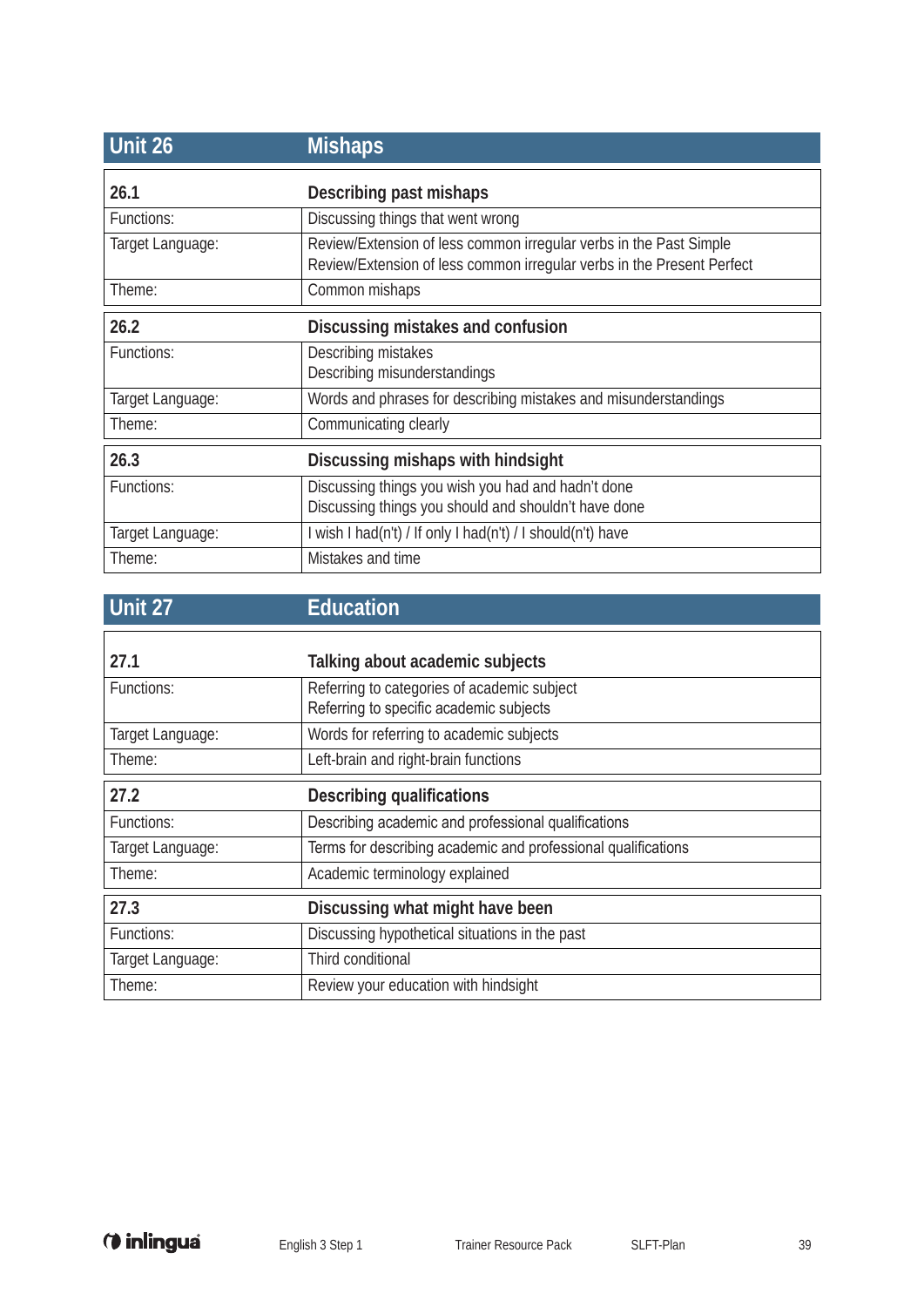| Unit 28          | <b>Occupation</b>                                  |
|------------------|----------------------------------------------------|
| 28.1             | Referring to types of jobs                         |
| Functions:       | Referring to occupational groups                   |
| Target Language: | Words for describing occupational groups           |
| Theme:           | Issues of concern to occupational groups           |
| 28.2             | Discussing employment issues                       |
| Functions:       | Discussing issues relating to employment           |
| Target Language: | Words and phrases for discussing employment issues |
| Theme:           | Assessing employment benefits                      |
| 28.3             | Discussing feelings about work                     |
| Functions:       | Describing feelings and reactions                  |
| Target Language: | Adjectives to describe feelings and reactions      |
| Theme:           | Diverse feelings about work                        |

| 29.1             | Discussing cultural characteristics                      |
|------------------|----------------------------------------------------------|
| Functions:       | Discussing aspects of culture                            |
| Target Language: | Words for describing cultural characteristics            |
| Theme:           | The building blocks of culture                           |
| 29.2             | Describing attitudes and perceptions                     |
| Functions:       | Describing degrees of interest and enthusiasm            |
|                  | Describing worries and concerns                          |
| Target Language: | Phrases for describing levels of interest and enthusiasm |
|                  | Phrases for describing worries and concerns              |
| Theme:           | Culture and the Olympic Games                            |
| 29.3             | <b>Discussing influences</b>                             |
| Functions:       | Describing positive and negative influences              |
| Target Language: | Phrases for describing positive and negative influences  |
| Theme:           | The sporting cultural divide                             |

 $\overline{1}$